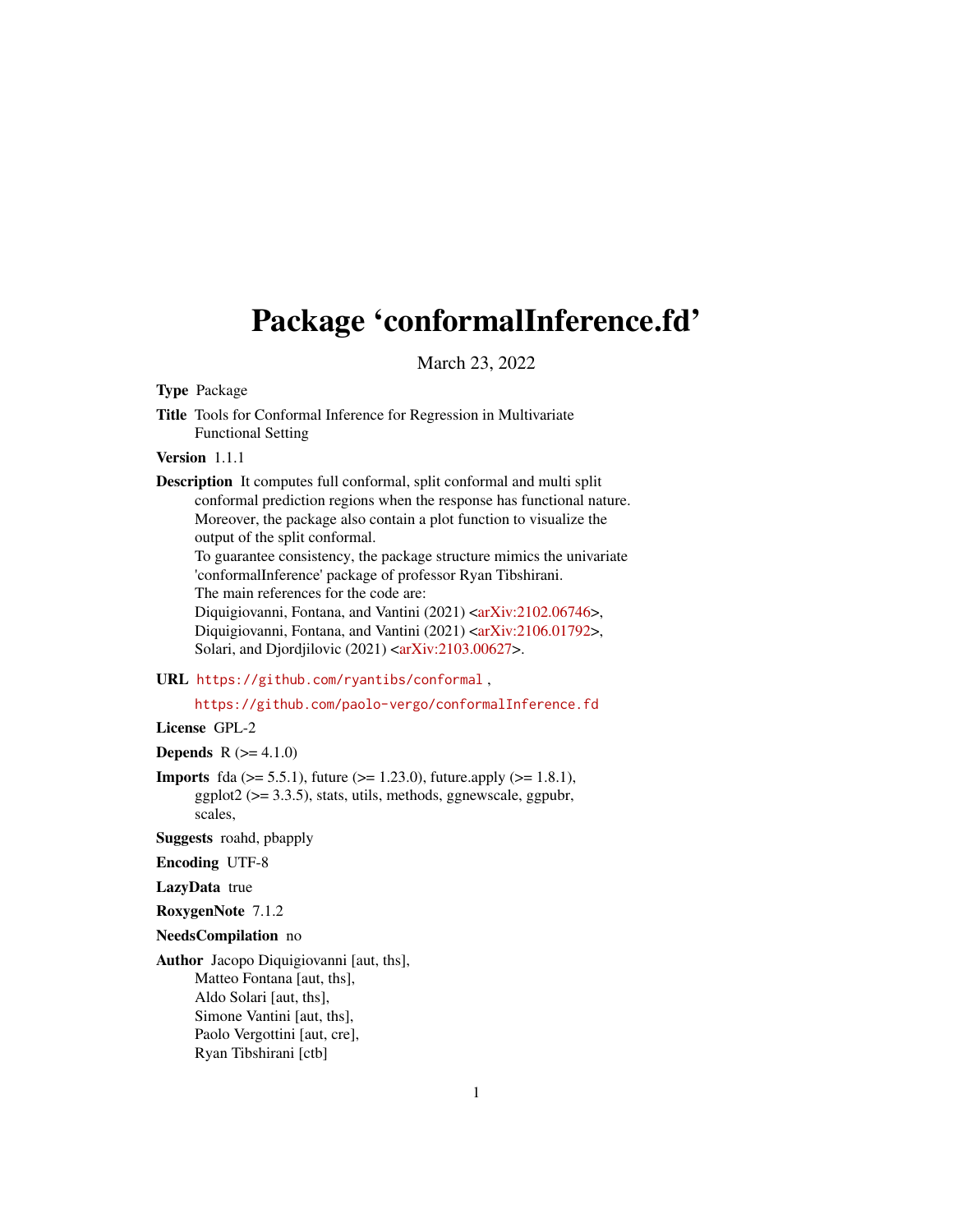<span id="page-1-0"></span>Maintainer Paolo Vergottini <paolo.vergottini@gmail.com>

Repository CRAN

Date/Publication 2022-03-23 11:00:02 UTC

### R topics documented:

| Index |  |
|-------|--|
|       |  |
|       |  |
|       |  |
|       |  |
|       |  |
|       |  |
|       |  |
|       |  |
|       |  |

bike\_log *Log of all bike rentals in Milan in 2016 form January to March.*

#### Description

A dataset containing the log of all the bike trips in Milan (using the BikeMi service), in the period from 25th of January to the 6th of March from Duomo to Duomo.

#### Usage

bike\_log

#### Format

A list of 41 observed days, each containing a list of 2 components: one which indicates the number of bike trips starting from Duomo at hour t and the other about the number of trips ending in Duomo at time t. Therefore each component is made up by 90 time steps, ranging from 7.00 A.M. to 1.00 A.M. Therefore each component is made up by 90 time steps, ranging from 7.00 A.M. to 1.00 A.M.

start number of departing trips from Duomo

end number of ending trips in Duomo

#### Source

```
https://www.mate.polimi.it/biblioteca/add/qmox/19-2019.pdf
```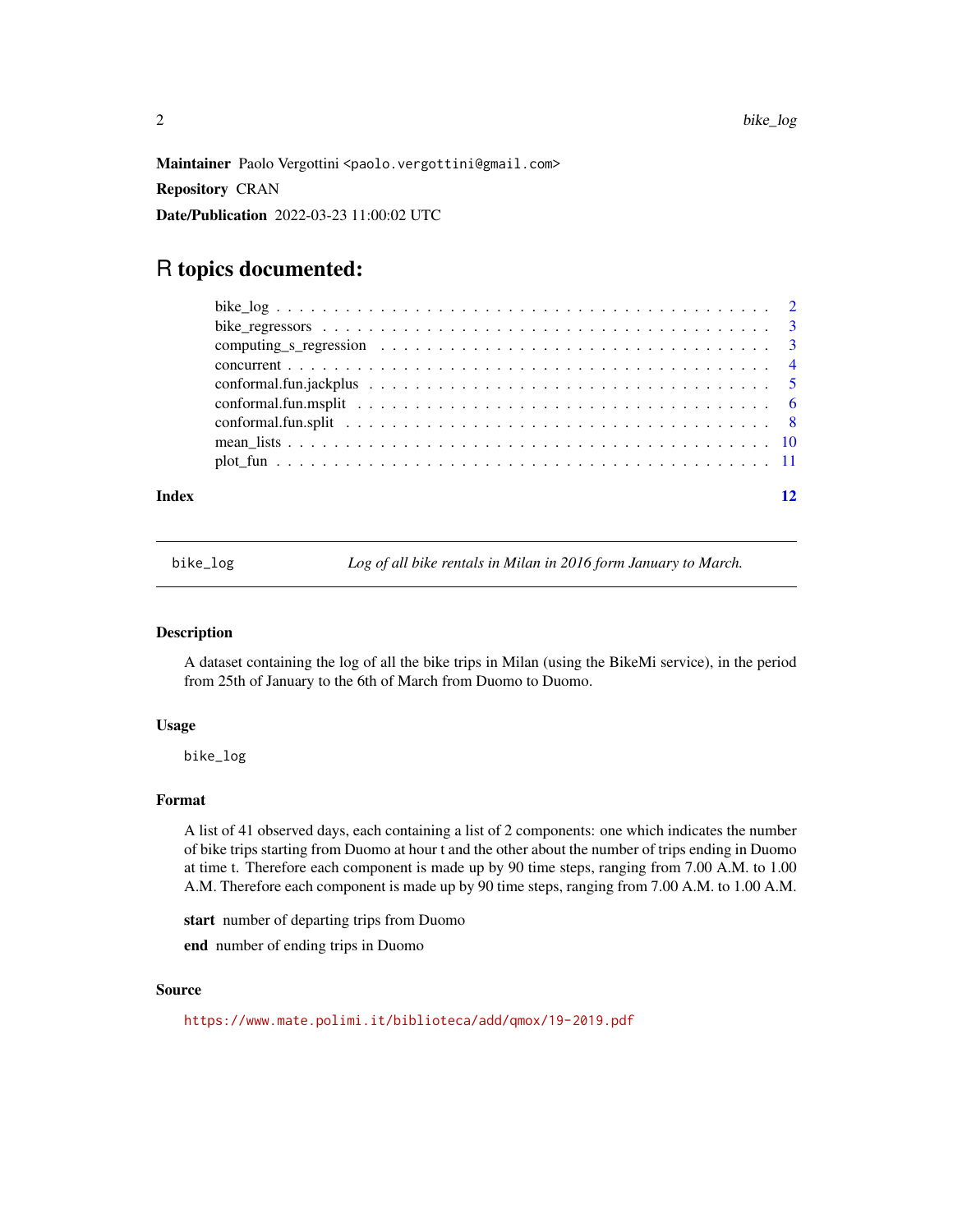<span id="page-2-0"></span>

#### Description

A dataset containing temperature and humidity data to model the bike flows from Milano's Duomo district to itself.

#### Usage

bike\_regressors

#### Format

A list of 41 observed days, each containing a list of 4 components: a flag indicating whether the day is part of the weekend or not, the amount of rain at a given time t of the day (in mm), the difference between the mean temperature in the last few days and the actual temperature at time t and an interaction term between weekend and rain.

weekend flag for weekend rain amount of rain (in mm) dtemp different in temperature w.r.t. the last days weekend\_rain interaction term among rain and weekend

#### Source

<https://www.mate.polimi.it/biblioteca/add/qmox/19-2019.pdf>

computing\_s\_regression

*COMPUTING THE MODULATION FUNCTION S*

#### Description

It computes modulation functions which allows local scaling of the prediction bands .

#### Usage

```
computing_s_regression(vec_residual, type, alpha, tau, grid_size)
```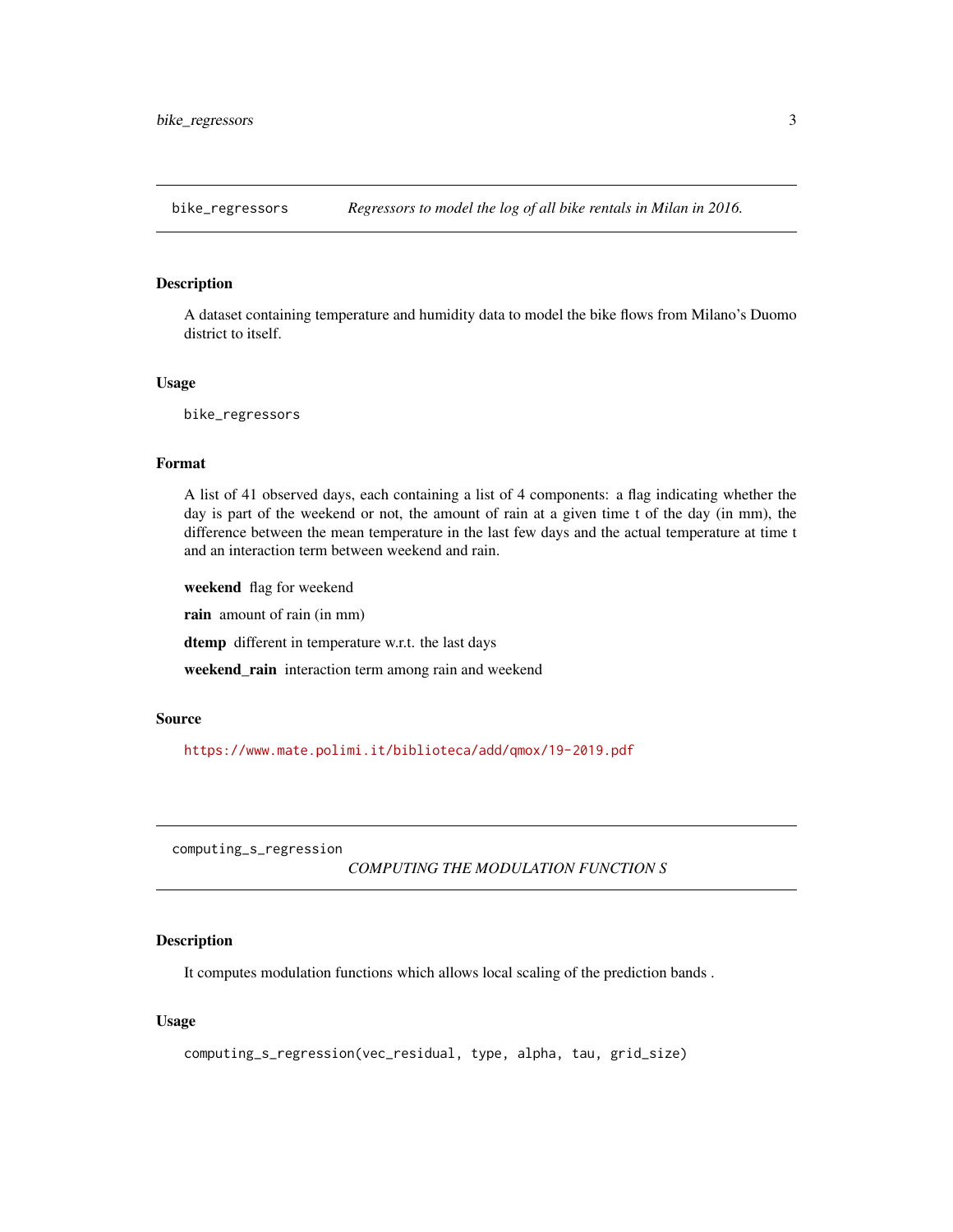#### <span id="page-3-0"></span>Arguments

| vec_residual | A vector of the residuals obtained via functional modeling.                                                          |
|--------------|----------------------------------------------------------------------------------------------------------------------|
| type         | A string indicating the type of modulation function chosen. The alternatives are<br>"identity","st-dev","alpha-max". |
| alpha        | The value of the confidence interval.                                                                                |
| tau          | A number between 0 and 1 used for the randomized version of the algorithm.                                           |
| grid_size    | A vector containing the number of grid points in each dimension.                                                     |

#### Details

More details can be found in the help of conformal. fun. split function.

#### Value

It returns a the values of a modulation function in each dimension of the response.

concurrent *Concurrent Model for Functional Regression*

#### Description

It is a concurrent model, which may be fed to [conformal.fun.split](#page-7-1).

#### Usage

concurrent()

#### Details

For more details about the structure of the inputs go to split.R

#### Value

A training and a prediction function.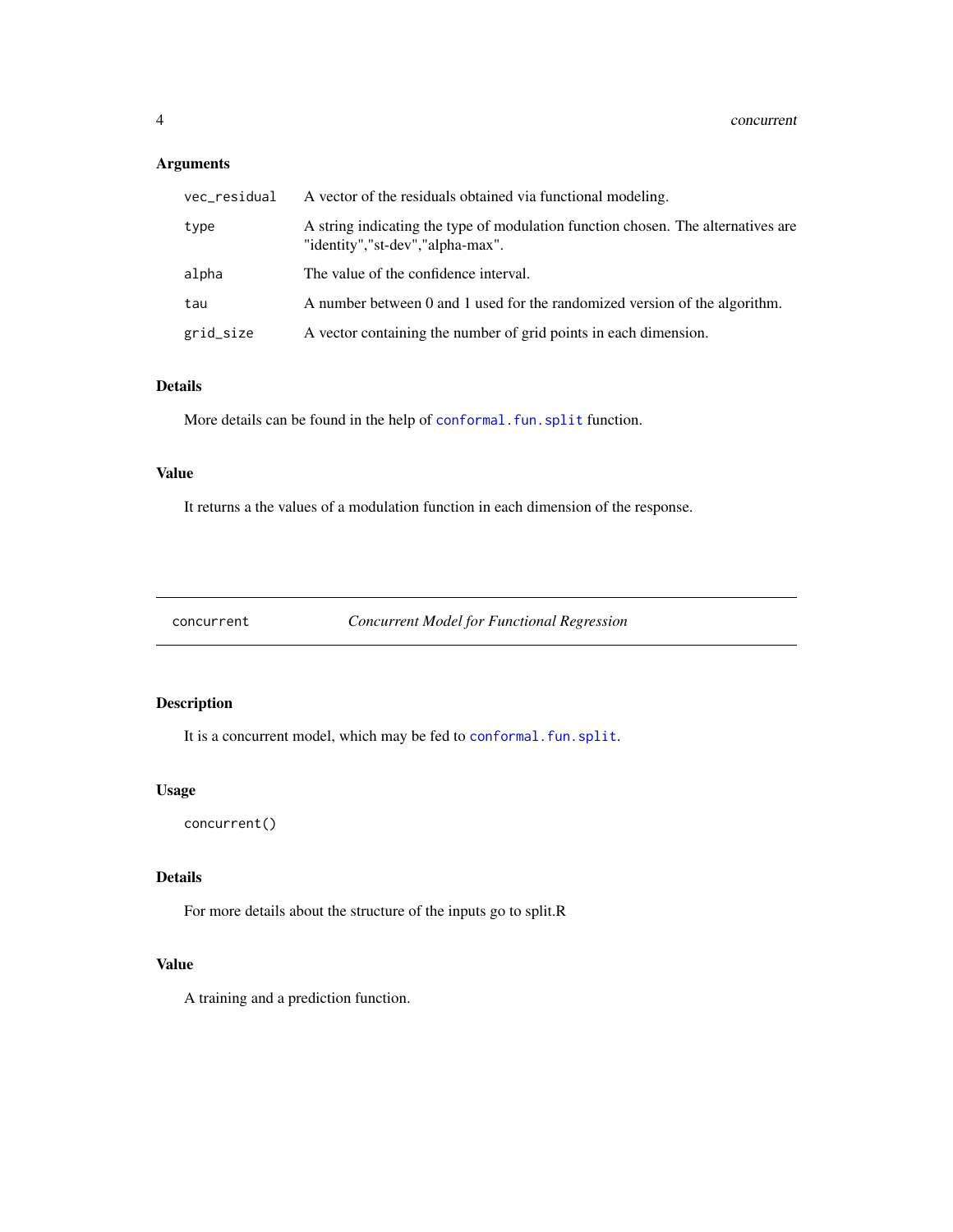<span id="page-4-1"></span><span id="page-4-0"></span>conformal.fun.jackplus

*Functional Jackknife + Prediction Regions*

#### Description

Compute prediction regions using functional Jackknife + inference.

#### Usage

conformal.fun.jackplus(x, t\_x, y, t\_y, x0, train.fun, predict.fun, alpha =  $0.1$ )

#### Arguments

| $\times$    | The input variable, a list of n elements. Each element is composed by a list of<br>p vectors (with variable length, since the evaluation grid may change). If x is<br>NULL, the function will sample it from a gaussian.                      |
|-------------|-----------------------------------------------------------------------------------------------------------------------------------------------------------------------------------------------------------------------------------------------|
| $t_{-}x$    | The grid points for the evaluation of function x. It is a list of vectors. If the x<br>data type is "fData" or "mfData" is must be NULL.                                                                                                      |
| y           | The response variable. It is either, as with x, a list of list of vectors or an fda<br>object (of type fd, fData, mfData).                                                                                                                    |
| $t_y$       | The grid points for the evaluation of function $y$ val. It is a list of vectors. If the<br>y_val data type is "fData" or "mfData" is must be NULL.                                                                                            |
| x0          | The new points to evaluate, a list of n0 elements. Each element is composed by<br>a list of p vectors (with variable length).                                                                                                                 |
| train.fun   | A function to perform model training, i.e., to produce an estimator of $E(Y X)$ ,<br>the conditional expectation of the response variable Y given features X. Its input<br>arguments should be x: list of features, and y: list of responses. |
| predict.fun | A function to perform prediction for the (mean of the) responses at new feature<br>values. Its input arguments should be out: output produced by train.fun, and<br>news: feature values at which we want to make predictions.                 |
| alpha       | Miscoverage level for the prediction intervals, <i>i.e.</i> , intervals with coverage 1-<br>alpha are formed. Default for alpha is 0.1.                                                                                                       |

#### Details

The work is an extension of the univariate approach to jackknife + inference to a multivariate functional context, exploiting the concept of depth measures.

This function is based on the package future.apply to perform parallelisation. If this package is not installed, then the function will abort.

#### Value

A list containing lo, up, tn. lo and up are lists of length n0, containing lists of length p, with vectors of lower and upper bounds. tn is the list of the grid evaluations.#'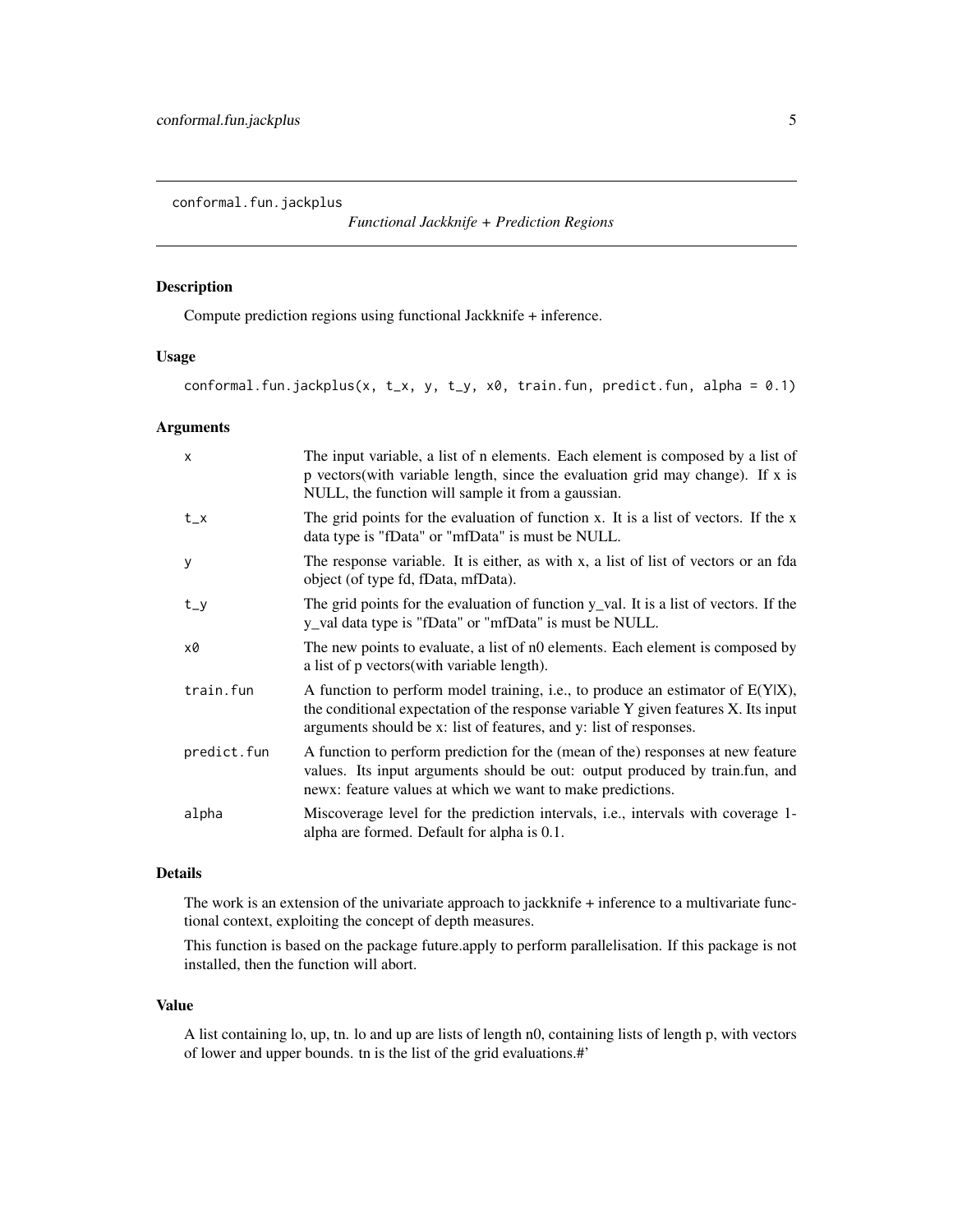#### Examples

library(roahd)

```
N = 3P= 3
grid = seq( 0, 1, length.out = P )C = \exp_{\text{cov}_{\text{t}}}function(grid, alpha = 0.3, beta = 0.4)
values = generate_gauss_fdata( N,
                                       centerline = sin(2 * pi * grid),
                                       Cov = C)
fD = fData( grid, values )
x0=list(as.list(grid))
fun=mean_lists()
x0=list(as.list(grid))
fun=mean_lists()
true.jack = conformal.fun.jackplus (x=NULL,t_x=NULL, y=fD,t_y=NULL,
                                     x0=list(x0[[1]]), fun$train.fun,
                                      fun$predict.fun,alpha=0.1)
```
<span id="page-5-1"></span>conformal.fun.msplit *Functional Multi Split Conformal Prediction Regions*

#### Description

Compute prediction regions using functional multi split conformal inference.

#### Usage

```
conformal.fun.msplit(
  x,
  t_x,
 y,
  t_y,
  x0,
  train.fun,
  predict.fun,
  alpha = 0.1,
  split = NULL,seed = FALSE,randomized = FALSE,
  seed.rand = FALSE,
  verbose = FALSE,
  rho = NULL,s.type = "alpha-max",
 B = 50.
 lambda = 0,
  tau = 0.08)
```
<span id="page-5-0"></span>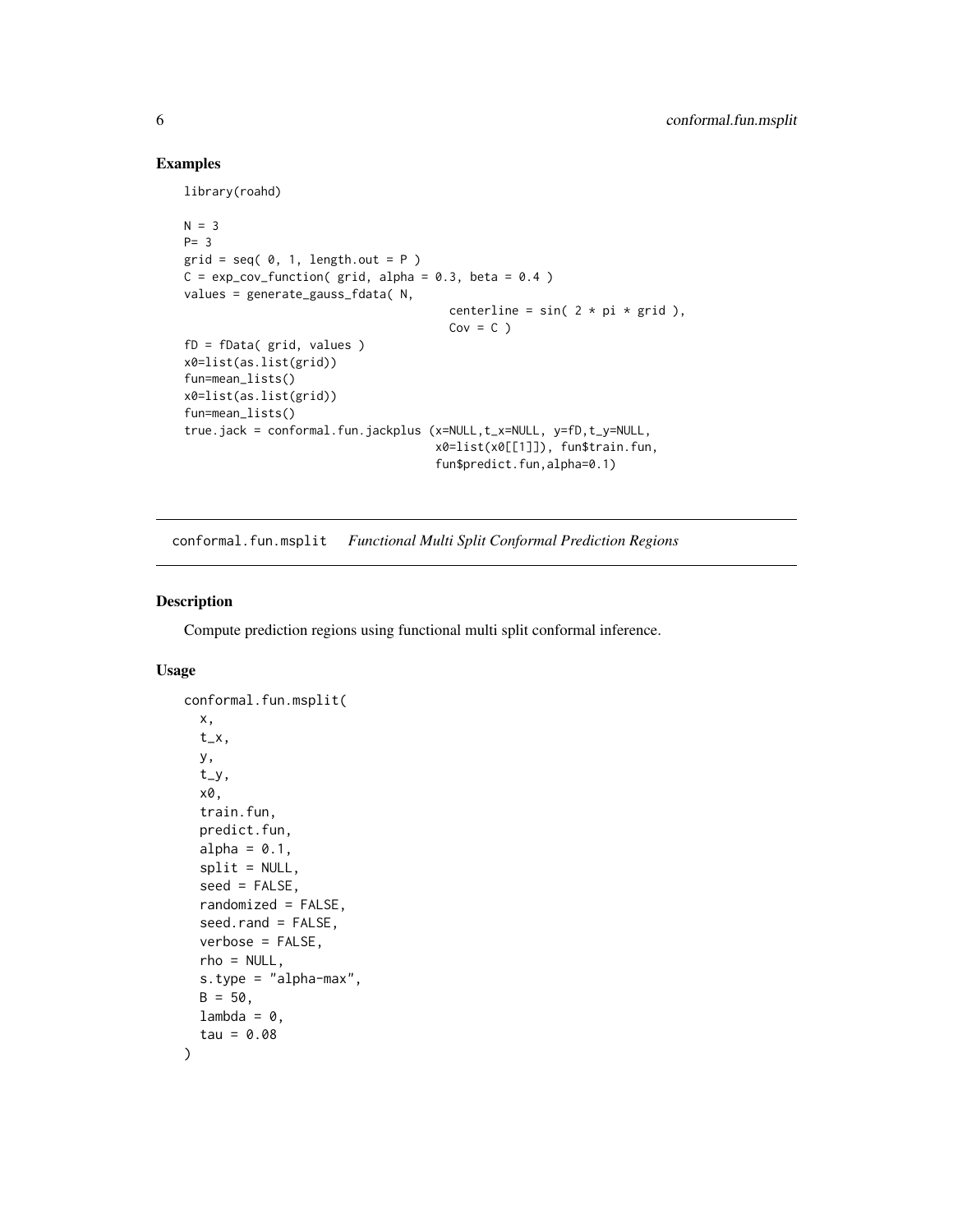#### Arguments

| х           | The input variable, a list of n elements. Each element is composed by a list of<br>p vectors(with variable length, since the evaluation grid may change). If x is<br>NULL, the function will sample it from a gaussian.                       |
|-------------|-----------------------------------------------------------------------------------------------------------------------------------------------------------------------------------------------------------------------------------------------|
| $t_{-}x$    | The grid points for the evaluation of function x. It is a list of vectors. If the x<br>data type is "fData" or "mfData" is must be NULL.                                                                                                      |
| У           | The response variable. It is either, as with x, a list of list of vectors or an fda<br>object (of type fd, fData, mfData).                                                                                                                    |
| $t_y$       | The grid points for the evaluation of function y_val. It is a list of vectors. If the<br>y_val data type is "fData" or "mfData" is must be NULL.                                                                                              |
| x0          | The new points to evaluate, a list of n0 elements. Each element is composed by<br>a list of p vectors(with variable length).                                                                                                                  |
| train.fun   | A function to perform model training, i.e., to produce an estimator of $E(Y X)$ ,<br>the conditional expectation of the response variable Y given features X. Its input<br>arguments should be x: list of features, and y: list of responses. |
| predict.fun | A function to perform prediction for the (mean of the) responses at new feature<br>values. Its input arguments should be out: output produced by train.fun, and<br>newx: feature values at which we want to make predictions.                 |
| alpha       | Miscoverage level for the prediction intervals, i.e., intervals with coverage 1-<br>alpha are formed. Default for alpha is 0.1.                                                                                                               |
| split       | Indices that define the data-split to be used (i.e., the indices define the first half<br>of the data-split, on which the model is trained). Default is NULL, in which case<br>the split is chosen randomly.                                  |
| seed        | Integer to be passed to set.seed before defining the random data-split to be used.<br>Default is FALSE, which effectively sets no seed. If both split and seed are<br>passed, the former takes priority and the latter is ignored.            |
| randomized  | Should the randomized approach be used? Default is FALSE.                                                                                                                                                                                     |
| seed.rand   | The seed for the randomized version of the conformal split fun. Default is<br>FALSE.                                                                                                                                                          |
| verbose     | Should intermediate progress be printed out? Default is FALSE.                                                                                                                                                                                |
| rho         | Vector containing the split proportion between training and calibration set. It<br>has B components. Default is 0.5.                                                                                                                          |
| s.type      | The type of modulation function. Currently we have 3 options: "identity", "st-<br>dev","alpha-max".                                                                                                                                           |
| B           | Number of repetitions. Default is 100.                                                                                                                                                                                                        |
| lambda      | Smoothing parameter. Default is 0.                                                                                                                                                                                                            |
| tau         | It is a smoothing parameter: $tau=1-1/B$ Bonferroni intersection method $tau=0$<br>unadjusted intersection Default is 0.05, a value selected through sensitivity anal-<br>ysis.                                                               |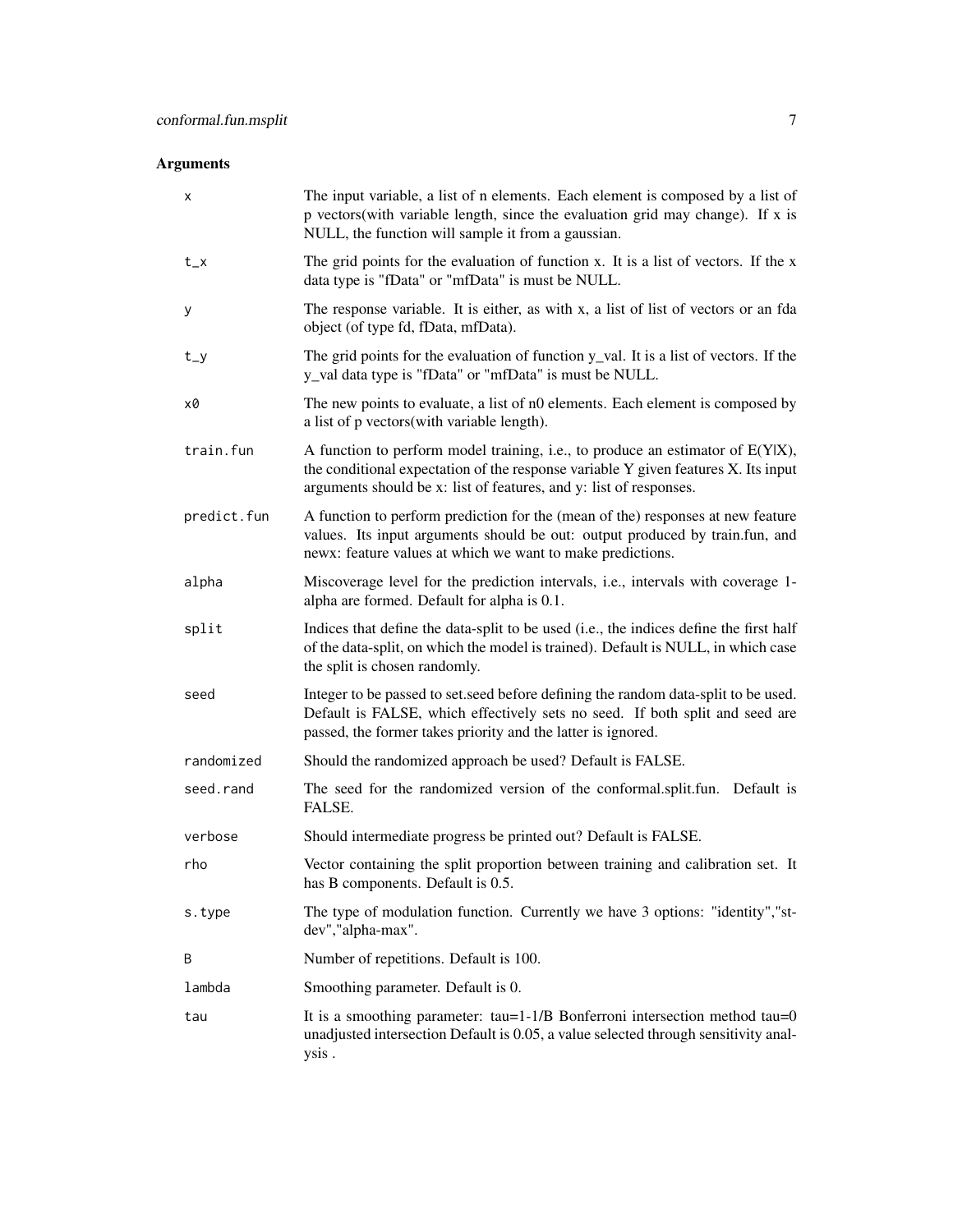#### <span id="page-7-0"></span>Details

The work is an extension of the univariate approach to Multi Split conformal inference to a multivariate functional context, exploiting the concept of depth measures.

This function is based on the package future.apply to perform parallelisation. If this package is not installed, then the function will abort.

#### Value

A list containing lo, up, tn. lo and up are lists of length n0, containing lists of length p, with vectors of lower and upper bounds. tn is the list of the grid evaluations.

#### References

"Multi Split Conformal Prediction" by Solari, Djordjilovic (2021) is the baseline for the univariate case.

#### Examples

library(roahd)

```
N = 10P= 5
grid = seq( 0, 1, length.out = P )C = \exp_{\text{cov}_{\text{t}}}function(grid, alpha = 0.3, beta = 0.4)
values = generate_gauss_fdata( N,
                                       centerline = sin(2 * pi * grid),
                                       Cov = C)
fD = fData( grid, values )
x0=list(as.list(grid))
fun=mean_lists()
rrr<-conformal.fun.msplit(x=NULL,t_x=NULL, y=fD,t_y=NULL, x0=list(x0[[1]]),
                           fun$train.fun, fun$predict.fun,alpha=0.2,
                           split=NULL, seed=FALSE, randomized=FALSE, seed.rand=FALSE,
                           verbose=FALSE, rho=NULL,B=2,lambda=0)
```
<span id="page-7-1"></span>conformal.fun.split *Functional Split Conformal Prediction Intervals*

#### Description

Compute prediction intervals using split conformal inference.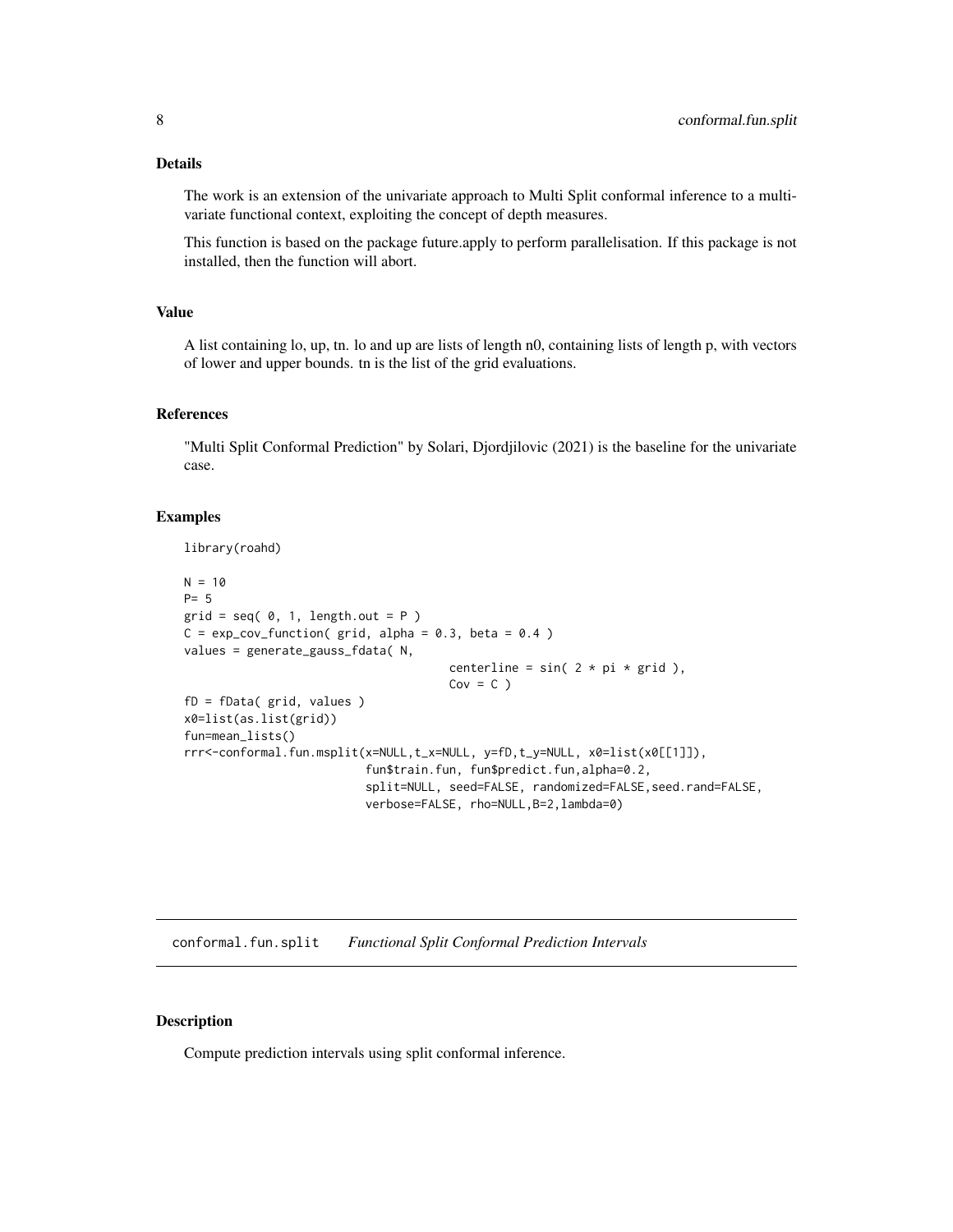#### Usage

```
conformal.fun.split(
 x,
  t_x,
 y,
  t_y,
 x0,
  train.fun,
 predict.fun,
 alpha = 0.1,
  split = NULL,seed = FALSE,
 randomized = FALSE,
  seed.rand = FALSE,
 verbose = FALSE,
 rho = 0.5,
 s.type = sst-dev"
\mathcal{L}
```
#### Arguments

| X           | The input variable, a list of n elements. Each element is composed by a list of<br>p vectors(with variable length, since the evaluation grid may change). If x is<br>NULL, the function will sample it from a gaussian.                       |
|-------------|-----------------------------------------------------------------------------------------------------------------------------------------------------------------------------------------------------------------------------------------------|
| $t_{-}x$    | The grid points for the evaluation of function x. It is a list of vectors. If the x<br>data type is "fData" or "mfData" is must be NULL.                                                                                                      |
| y           | The response variable. It is either, as with x, a list of list of vectors or an fda<br>object (of type fd, fData, mfData).                                                                                                                    |
| $t_y$       | The grid points for the evaluation of function y_val. It is a list of vectors. If the<br>y_val data type is "fData" or "mfData" is must be NULL.                                                                                              |
| х0          | The new points to evaluate, a list of n0 elements. Each element is composed by<br>a list of p vectors(with variable length).                                                                                                                  |
| train.fun   | A function to perform model training, i.e., to produce an estimator of $E(Y X)$ ,<br>the conditional expectation of the response variable Y given features X. Its input<br>arguments should be x: list of features, and y: list of responses. |
| predict.fun | A function to perform prediction for the (mean of the) responses at new feature<br>values. Its input arguments should be out: output produced by train.fun, and<br>newx: feature values at which we want to make predictions.                 |
| alpha       | Miscoverage level for the prediction intervals, i.e., intervals with coverage 1-<br>alpha are formed. Default for alpha is 0.1.                                                                                                               |
| split       | Indices that define the data-split to be used (i.e., the indices define the first half<br>of the data-split, on which the model is trained). Default is NULL, in which case<br>the split is chosen randomly.                                  |
| seed        | Integer to be passed to set, seed before defining the random data-split to be used.<br>Default is FALSE, which effectively sets no seed. If both split and seed are<br>passed, the former takes priority and the latter is ignored.           |
|             |                                                                                                                                                                                                                                               |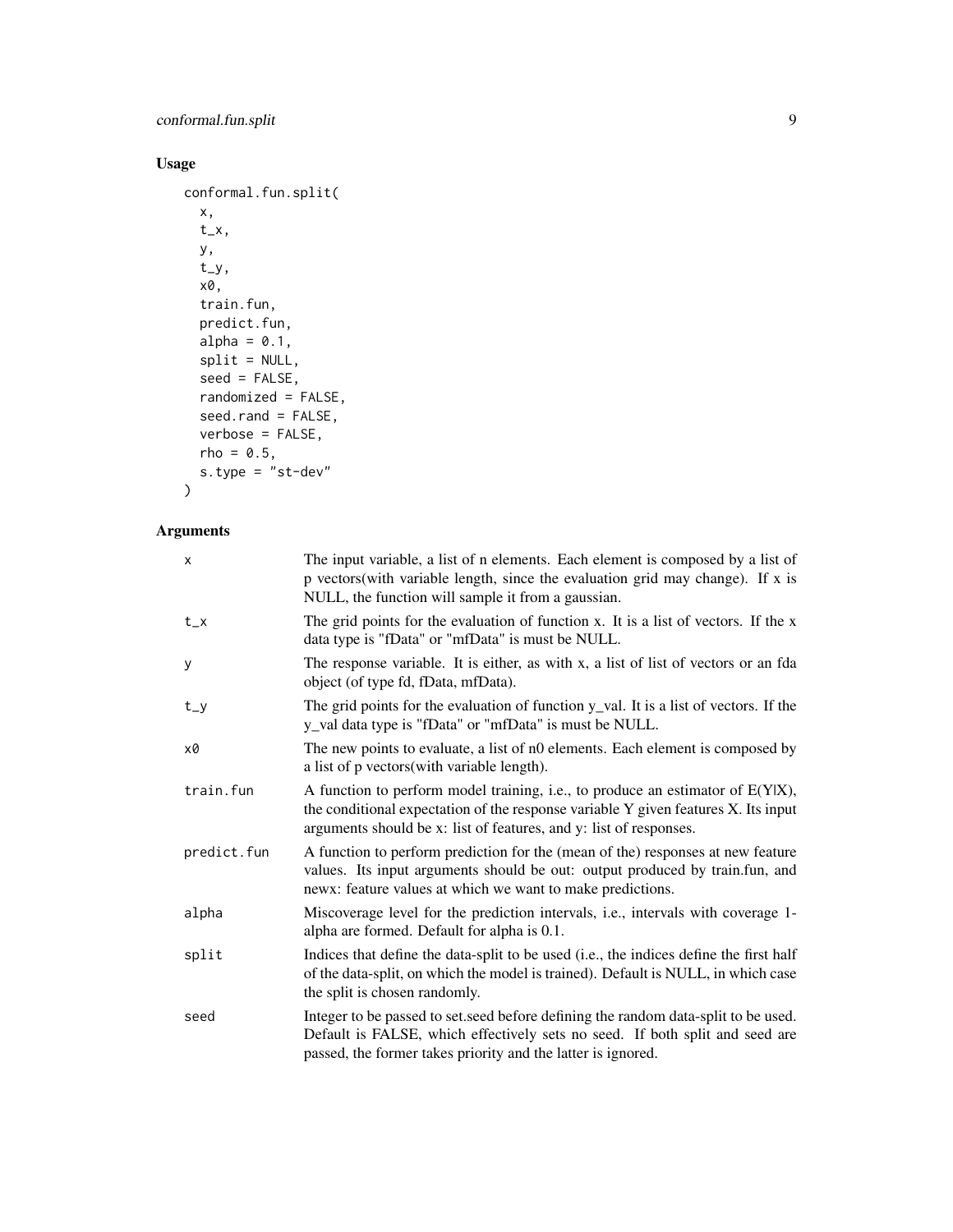<span id="page-9-0"></span>

| randomized | Should the randomized approach be used? Default is FALSE.                                                                  |
|------------|----------------------------------------------------------------------------------------------------------------------------|
| seed.rand  | The seed for the randomized version. Default is FALSE.                                                                     |
| verbose    | Should intermediate progress be printed out? Default is FALSE.                                                             |
| rho        | Split proportion between training and calibration set. Default is 0.5.                                                     |
| s.type     | The type of modulation function. Currently we have 3 options: "identity", "st-<br>dev", "alpha-max". Default is "std-dev". |

#### Value

A list with the following components: t,pred,average\_width,lo, up. t is a list of vectors, pred has the same interval structure of y\_val, but the outside list is of length n0, lo and up are lists of length n0 of lists of length p, each containing a vector of lower and upper bounds respectively.

#### Examples

```
### mfData #
library(roahd)
N = 10P= 5
grid = seq( 0, 1, length.out = P )C = \exp_{\text{cov}_{\text{t}}}function(grid, alpha = 0.3, beta = 0.4)
Data_1 = generate_gauss_fdata( N, centerline = sin( 2 * pi * grid), Cov = C)
Data_2 = generate_gauss_fdata( N, centerline = \log(1+ 2 \times \pi) \times \text{grid}), Cov = C)
mfD=mfData( grid, list( Data_1, Data_2 ) )
x0=list(as.list(grid))
fun=mean_lists()
final.mfData = conformal.fun.split(NULL,NULL, mfD,NULL, x0, fun$train.fun, fun$predict.fun,
                               alpha=0.2,
                               split=NULL, seed=FALSE, randomized=FALSE, seed.rand=FALSE,
                               verbose=TRUE, rho=0.5,s.type="identity")
```

| mean lists | Mean of Functional Data |  |
|------------|-------------------------|--|
|------------|-------------------------|--|

#### Description

This model, which averages functional data, is a fed to a Functional Conformal Prediction function.

#### Usage

mean\_lists()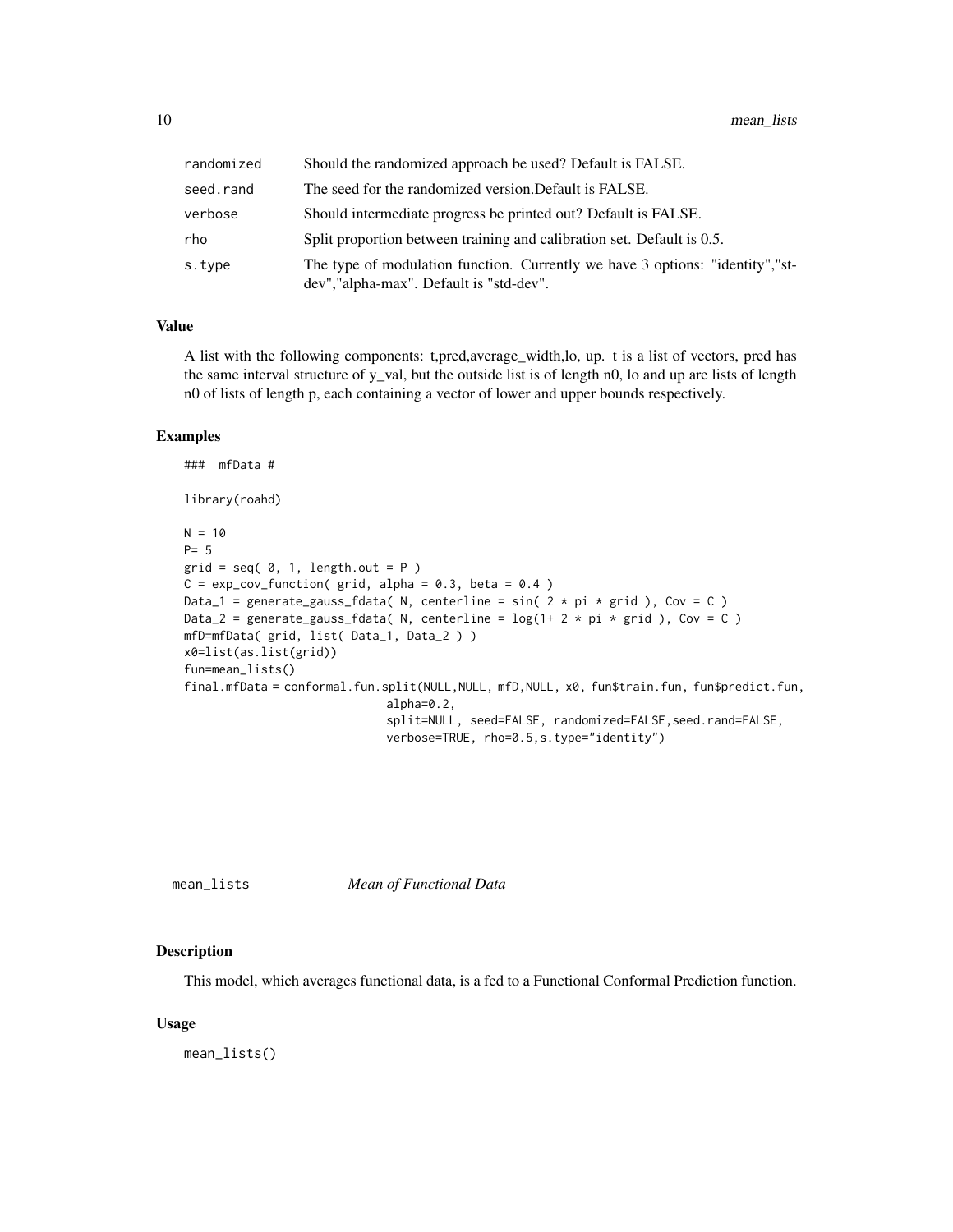#### <span id="page-10-0"></span>plot\_fun 11

#### Details

For more details about the structure of the inputs go to the help of conformal. fun. split

#### Value

It outputs a training function and a prediction function.

plot\_fun *Plot Functional Split Conformal Confidence Bands*

#### Description

The function plots the confidence bands provided by the [conformal.fun.split](#page-7-1) #'function, [conformal.fun.msplit](#page-5-1) and [conformal.fun.jackplus](#page-4-1).

#### Usage

```
plot_fun(
  out,
 y@ = NULL,ylab = NULL,
  titles = NULL,
  date = NULL,ylim = NULL,
  fillc = "red"
)
```
#### Arguments

| out    | The output of the split/msplit/jackknife+ function. |
|--------|-----------------------------------------------------|
| y0     | The true values at x0.                              |
| ylab   | The label for the y-axes.                           |
| titles | The title for the plot.                             |
| date   | A vector of dates.                                  |
| vlim   | A vector containing the extremes for the y-axes.    |
| fillc  | A string of color.                                  |

#### Details

It exploits the package [ggplot](#page-0-0), [ggarrange](#page-0-0) and [annotate\\_figure](#page-0-0). to better visualize the results. It outputs  $n0$ =length(x0) plots.

It plots, for each value in x0, the predicted functional value and bands in all the dimensions of the multivariate functional response.

#### Value

None